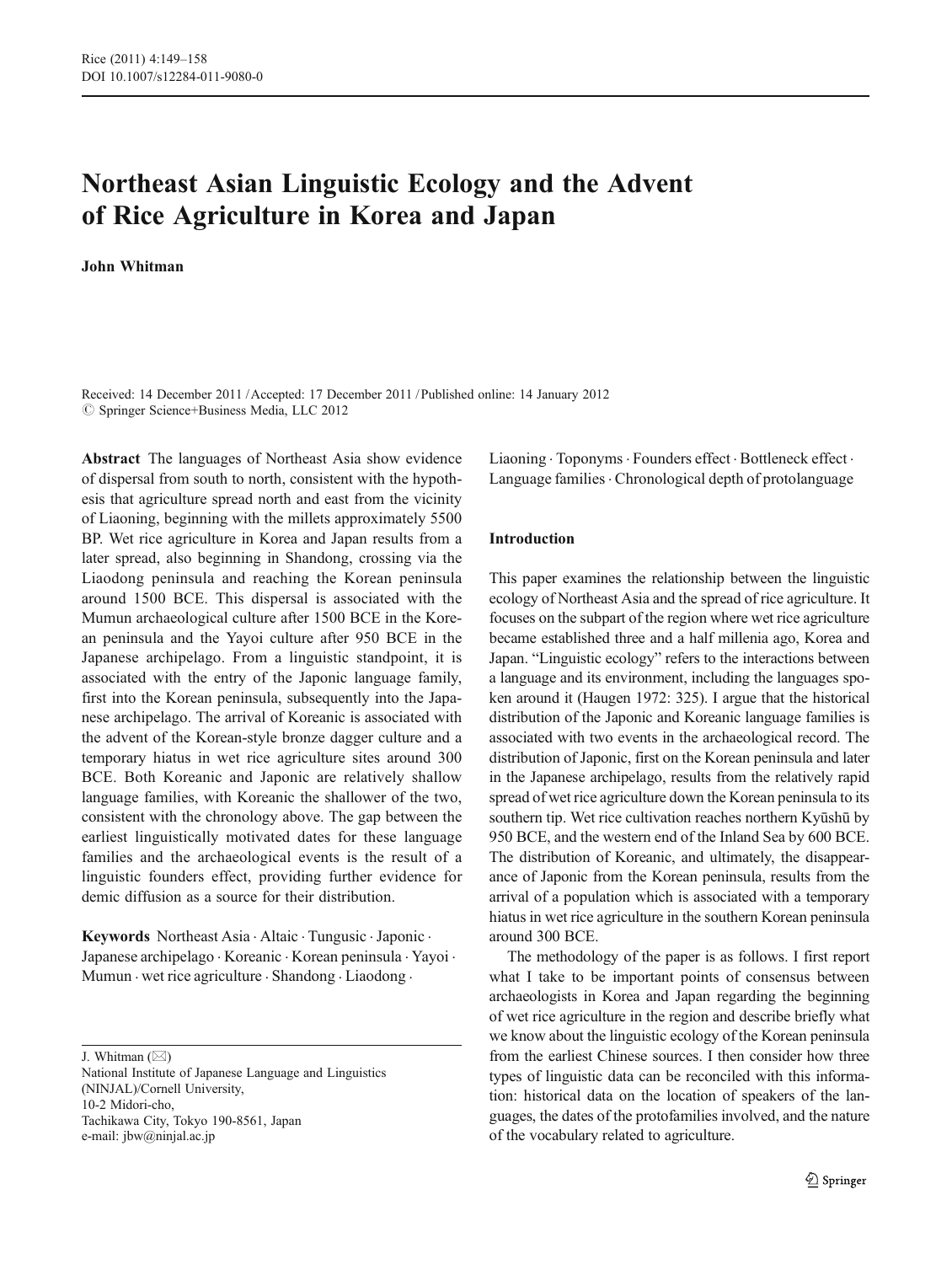Fig. 1 Distribution of language families in Northeast Asia ca. 1,800.



#### Background

As a linguistic area, Northeast Asia is made up of ten language families: Ainuic, Amuric (Nivkh/Gilyak), Japonic, Kamchukotic, Koreanic, Mongolic, Tungusic, Turkic, Yeniseic, and Yukaghiric (Janhunen 1998: 196–197). The distribution of these language families is shown in Fig. 1. The third, fifth, sixth, seventh, and eighth of these families are sometimes related by various versions of the Altaic hypothesis, which asserts a genetic relation between Mongolic, Tungusic, and Turkic (Ramstedt [1952](#page-8-0)) or between these three families and Koreanic (Poppe [1960\)](#page-8-0) and Japonic (Starostin et al. [2003](#page-9-0); Robbeets [2005\)](#page-9-0). However, there is still no scholarly consensus about the Altaic hypothesis; for critiques, see Georg et al. [\(1999\)](#page-8-0) and Vovin [\(2005\)](#page-9-0), among many others.<sup>1</sup>

Food production in Northeast Asia ranges from wet rice cultivation in Korea and Japan to steppe pastoralism in Mongolic and Turkic language areas, to reindeer pastoralism among speakers of Kamchukotic, Yeniseic, Yukaghiric, and Tungusic, to hunting and fishing among these groups and Ainuic. Table 1 gives a basic correlation of language families, location, and primary modes of food production.

While Table 1 associates only Japonic and Koreanic with rice agriculture, historical, linguistic, and archaeological evidence indicates that dry field agriculture extended much

further north in the region. Among the language families in Table 1, the Jurchens, the oldest clearly identifiable speakers of a Tungusic language, grew millet along with other crops (Franke [1990:](#page-8-0) 416). While traditional Chinese and Western historiography present "Altaic" (Tungusic, Mongolic, Turkic) speaking populations as pastoralists or hunter/gathers originating from the north of contemporary Han Chinese-speaking regions, it is quite possible that the historical distribution of these language families results from the expansion of earlier agriculturalists from the south. Janhunen ([1998](#page-8-0): 202) points out that Tungusic as well as Amuric and Kamchukotic gives evidence for having expanded relatively recently into the

Table 1 Language family locations and means of food production in Northeast Asia

| Language                  | Region                  | Food production                          |
|---------------------------|-------------------------|------------------------------------------|
| Aimuic                    | Hokkaido, Sakahlin      | Hunting/fishing                          |
| Amuric (Nivkh/<br>Gilyak) | Amur estuary, Sakhalin  | Hunting/fishing                          |
| Japonic                   | Japanese archipelago    | Rice farming                             |
| Kamchukotic               | Kamchatka               | Hunting/fishing.<br>reindeer pastoralism |
| Koreanic                  | Korean peninsula        | Rice farming                             |
| Mongolic                  | Mongolia, China, Russia | Pastoralism                              |
| Tungusic                  | China, Russia           | Hunting/fishing,<br>reindeer pastoralism |
| Turkic                    | Siberia, Central Asia   | Pastoralism                              |
| Yeniseic                  | Yenisei basin           | Hunting/fishing                          |
| Yukaghiric                | Sakha Republic          | Hunting/reindeer<br>pastoralism          |

 $\overline{1}$  This paper is not the place to offer yet another reassessment of the Altaic hypothesis, but to this linguist's eye the most persuasive argument for the hypothesis are the formal and functional similarities between verbal nominalizing morphology in Mongolic, Tungusic, and Turkic (Ramstedt [1952\)](#page-8-0), extended to Koreanic in suggestions by Ramstedt and Poppe and to Japonic by Vovin [\(2001](#page-9-0)) and Robbeets [\(2007\)](#page-9-0).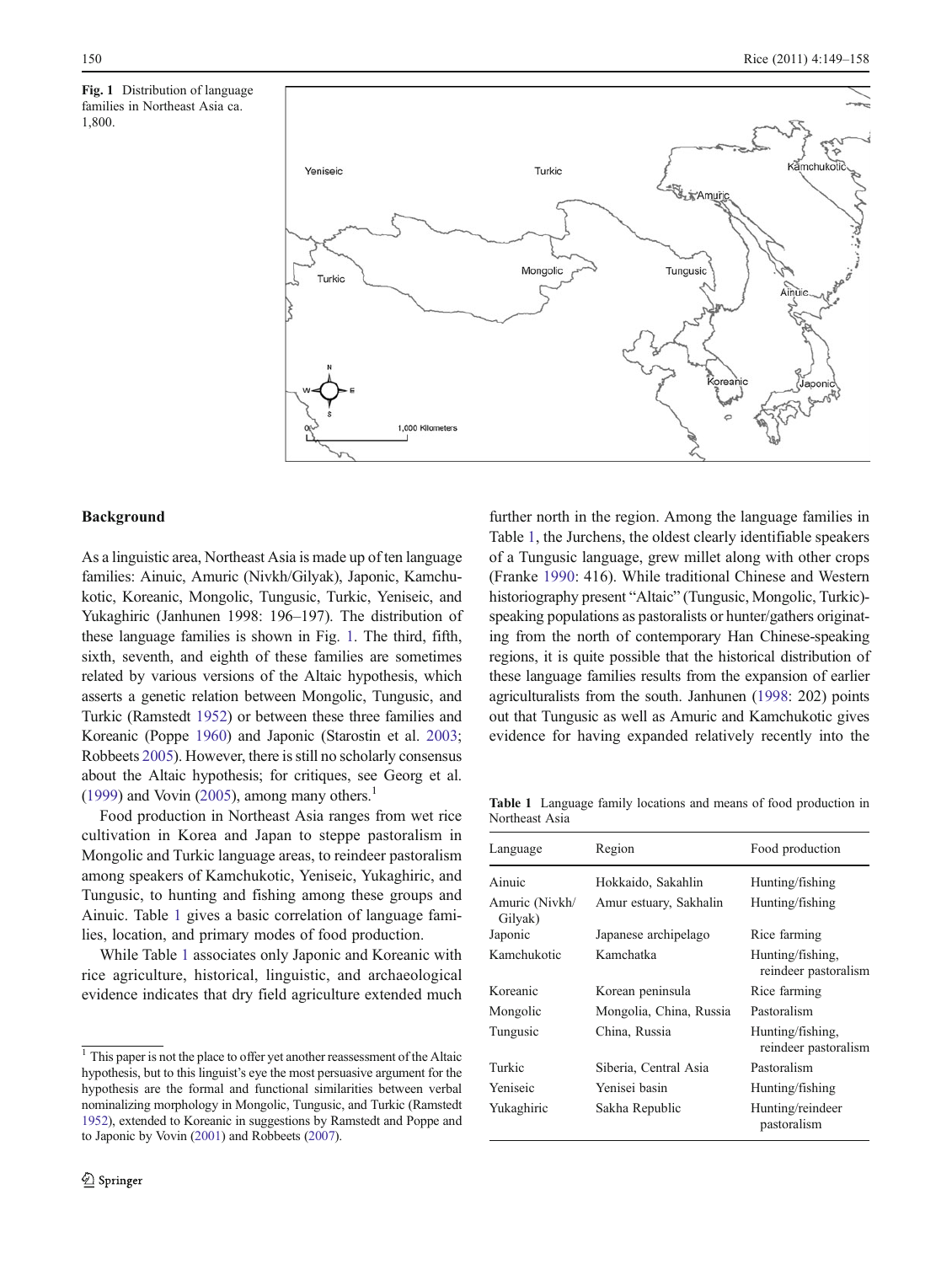<span id="page-2-0"></span>Fig. 2 The Shandong/ Liaodong dispersion hypothesis, based on Miyamoto ([2009:](#page-8-0) 26).



11111) 3. Around 1500 BCE: rice (systematic paddy cultivation)

northern part of its range. We know that Panicum (broomcorn) and Setaria (foxtail) millet are associated with the Zaisanovka culture in the Russian Primorye (Maritime) region as early as 4600 BP (Kuzmin [2008](#page-8-0): 6), well to the north of the historical center of Tungusic. It is thus possible that Northeast Asian language groups not associated with agriculture in historical times were agriculturalists at earlier periods. Such a view would be consistent with the Shandong/Liaodong dispersion hypothesis presented in the next section.

### Archaeological and historical considerations

The Shandong/Liaodong dispersion hypothesis

Miyamoto [\(2009\)](#page-8-0) presents a scenario where agriculture spread from (possibly distinct) locations in northeast China to the east and north (Fig. 2). Miyamoto distinguishes three major spreads of agriculture from this region. The first, associated with Setaria and Panicum, spreads from the Liaoning region to the northwestern part of the Korean peninsula and thence to its eastern and southern coasts. Almost simultaneously, a spread of these cultivars took place from northeast China to the south of Primoriye and thence to its coastal plain (Miyamoto [2009](#page-8-0): 25–6). Miyamoto dates this first spread to the first half of the fourth millennium BCE. The second dispersion adds dry field rice cultivation to the millets; it spreads from Shandong through the Liaodong peninsula to the south of the Korean peninsula in the second half of the third millennium BCE. The third dispersion includes wet rice cultivation and associated tool complexes. It takes the same route from Shandong to Liaodong to the Korean peninsula around the middle of the second

millennium BCE. In the Korean peninsula, it is associated with the Mumun (plain, patternless) ceramic culture and irrigated paddy cultivation. This third dispersion reaches the Japanese archipelago, where wet rice cultivation appears in northern Kyūshū around 950 BCE (800 BCE according to Miyamoto  $2009: 28$  $2009: 28$ <sup>2</sup>

Miyamoto's scenario for the third dispersion is consistent with the scenario for the introduction of wet rice cultivation into the Korean peninsula provided by Ahn ([2010\)](#page-8-0). Ahn discusses and dismisses claims for very early rice cultivation in the Korean peninsula and finds inconclusive evidence for rice cultivation during the Chŭlmun (comb pattern) period (ca. 6000–1300 BCE). Previous researchers (e.g., Crawford and Lee [2003\)](#page-8-0) concur on the evidence for Chŭlmun cultivation of Setaria and Panicum diffused from the Liaoning region, consistent with the Shandong/Liaodong dispersion hypothesis. Ahn argues against earlier views that wet rice cultivation was introduced into the Korean peninsula from the south, and

 $\sqrt{2}$  In this article, I follow the revised dates for the beginning of the Yayoi period in Kyūshū established over the past decade by a team at the National Museum of Japanese History (Nishimoto ed. [2006](#page-8-0)) based on accelerator mass spectrometry (AMS) radiocarbon dating. These dates cluster around 3050 BP, that is, 950 BCE (Harunari and Imamura [2004](#page-8-0)). There has been some resistance from the community of Japanese archaeologists to the revised dates, due the interpretation of external evidence for the beginning of Yayoi, based on the dating of bronze daggers originating in the Liaoning region and found throughout the Korean peninsula and Kyūshū. For an attempt to reconcile the AMS dates and the external evidence, see Harunari [\(2006](#page-8-0)). In any case, there is a consensus among Japanese archaeologists that the beginning of Yayoi should be revised to a date earlier by at least three centuries than the traditional 500 BCE.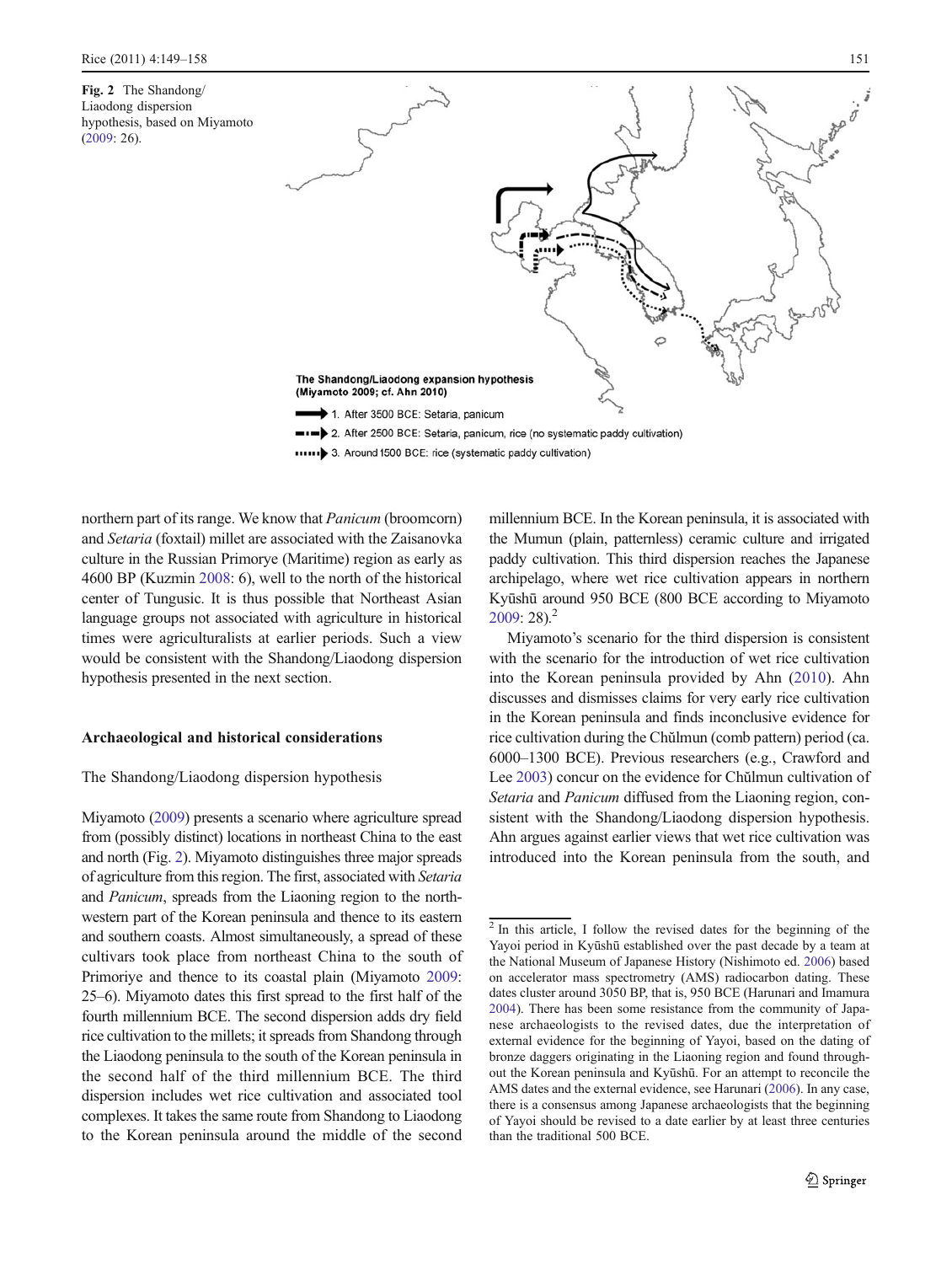<span id="page-3-0"></span>concludes in favor of the scenario where it enters the peninsula from Liaodong in the early Mumun period around or after 1500 BCE. Thereafter, evidence for agricultural settlements engaged in rice farming is found throughout the peninsula with the exception of the northeast. The relative importance of wet rice cultivation shows regional variation throughout the Mumun period: wet rice is dominant in the central and southwest regions, while millet and other dry field crops are relatively more important in the southeast (Ahn [2010:](#page-8-0) 93).

Hiatus in wet rice agriculture on the Korean peninsula

According to Ahn ([2003](#page-8-0): 81–81; [2010](#page-8-0): 91), rice farming settlements disappear from the archaeological record during the third century BCE, reappearing again in the first century CE. Ahn suggests that the specialized nature of intensive rice paddy farming might have been especially vulnerable to environmental fluctuations, but he acknowledges that there is no evidence for major climatic changes that might have triggered a hiatus in rice farming during this period (Ahn [2010:](#page-8-0) 97). The hiatus in wet rice sites coincides with the emergence of the Korean-style bronze dagger culture in the third century BCE. As described by Ahn [\(2003\)](#page-8-0), this culture spreads from the Kŭm river basin on the west coast of Korea. In addition to its characteristic bronze daggers, this culture is characterized by coarse patterned bronze mirrors with multiple attachment loops (多鈕粗文鏡), shield- and hilt-shaped bronze implements, black long-necked earthenware, and clay-rimmed ceramics. Ahn emphasizes that the ceramic style, pattern of settlement, and burial styles of this culture indicate a break with the previous Mumun culture, although the two cultures continue to coexist for some time. The Korean-style bronze dagger itself descends from the Liaoning bronze dagger prototype. The Liaoning prototype is found in the Korean peninsula from 1300 BCE on and in Kyūshū from 800 BCE, but Ahn [\(2003\)](#page-8-0) dismisses the possibility that the distinctive Korean-style bronze dagger developed from this prototype within the Korean peninusla. Instead, he traces the origins of the Korean bronze dagger culture to the central Liaoning region, where similar pottery, burial, and dwelling styles are found in association with the Liaoning bronze dagger prototype. According to Ahn, this Liaoning culture split into two branches, one of which remained in Liaodong and the Changbaishan region. The second branch brought the Korean-style bronze dagger culture to the Kŭm river area. Ahn writes of this

culture: "Agricultural settlements disappeared from the archaeological record from the third century B.C. when the Late Mumun culture, $3$  with a nomadic lifestyle, spread from the Liaoning region of northeast China" (Ahn [2010:](#page-8-0) 91). It is not clear to what extent the Korean-style bronze dagger culture should be characterized as nomadic, but it is clear that it was not, in its initial appearance, associated with wet rice cultivation. The advent of this culture can account for the temporary disappearance of wet rice farming settlements between the third century BCE–first century CE.

Early Chinese sources on the Korean peninsula and the Japanese archipelago

The earliest substantial Chinese sources on populations in the central/south Korean peninsula, the so-called Dongyi "Eastern barbarian" (Book of Wei) in the Wei shu section of the Sanguo zhi (late third century CE) and the Hou Han shu (fifth century CE), describe three groupings of peoples, the so-called Samhan "Three Han" (三韓 Sanhan): Mahan (馬 韓) in the west central region, Chinhan (辰韓 Chenhan) in the southeast, and Pyŏnhan (弁韓 Bianhan) in the south.4 Traditional Korean historiography indentifies these groupings as the antecedents of the historical polities Paekche (百済), Silla (新羅), and Kaya (加耶), respectively. Inscriptional evidence indicates that the term Han 韓 had ethnonymic significance not only for the Chinese authors of the Wei shu and Hou Han shu but for local Sinoxenic peoples as well. Thus, the inventory of gravekeeper villages on the 414 CE stele memorializing Koguryŏ king Kwangaet'o (廣開土) lists both Koguryŏ 高句 麗 and Han 韓 villages, without distinguishing the latter as Mahan, Chinhan, etc. Nevertheless, the Wei shu and Hou Han shu present a picture of some ethnic and linguistic diversity in the Samhan region in the third century.

The Wei shu describes the language of Chinhan as "not the same as that of Mahan" (其言語不與馬韓同).<sup>5</sup> While the

<sup>&</sup>lt;sup>3</sup> Ahn ([2010](#page-8-0)) uses the term "Late Mumun culture" to refer to the culture designated as the Korean-style bronze dagger culture (Hanguk-sik tongkŏm munhwa 韓国式銅剣文化).

<sup>&</sup>lt;sup>4</sup> Pyŏnhan is referred to in the Wei shu as Pyŏnjin  $\hat{A}$ <sub>K</sub>, usually interpreted as an amalgamation of the names for Pyŏnhan and Chinhan. The name further emphasizes the heterogeneous nature of this grouping.

<sup>5</sup> The passage goes on to compare the language of Chinhan with that of the Chinese Qin 秦 state. It cites what it identifies as the Qin words for "country" (邦), "bow" (弧), "bandit" (冦), and "drinking game" (行觴), and claims that the Chinhan words are the same. It also states that the Chinhan people identify themselves with the inhabitants of the Chinese Lelang commandery in northwest Korea: "They say that the people of Lelang were originally the remnants of their people" (謂樂浪人 本其殘餘人). While scholars have generally dismissed this apparent attempt to claim a Chinese ethnicity, it may in fact reflect the relatively recent arrival of the Chinhan population from the northwest.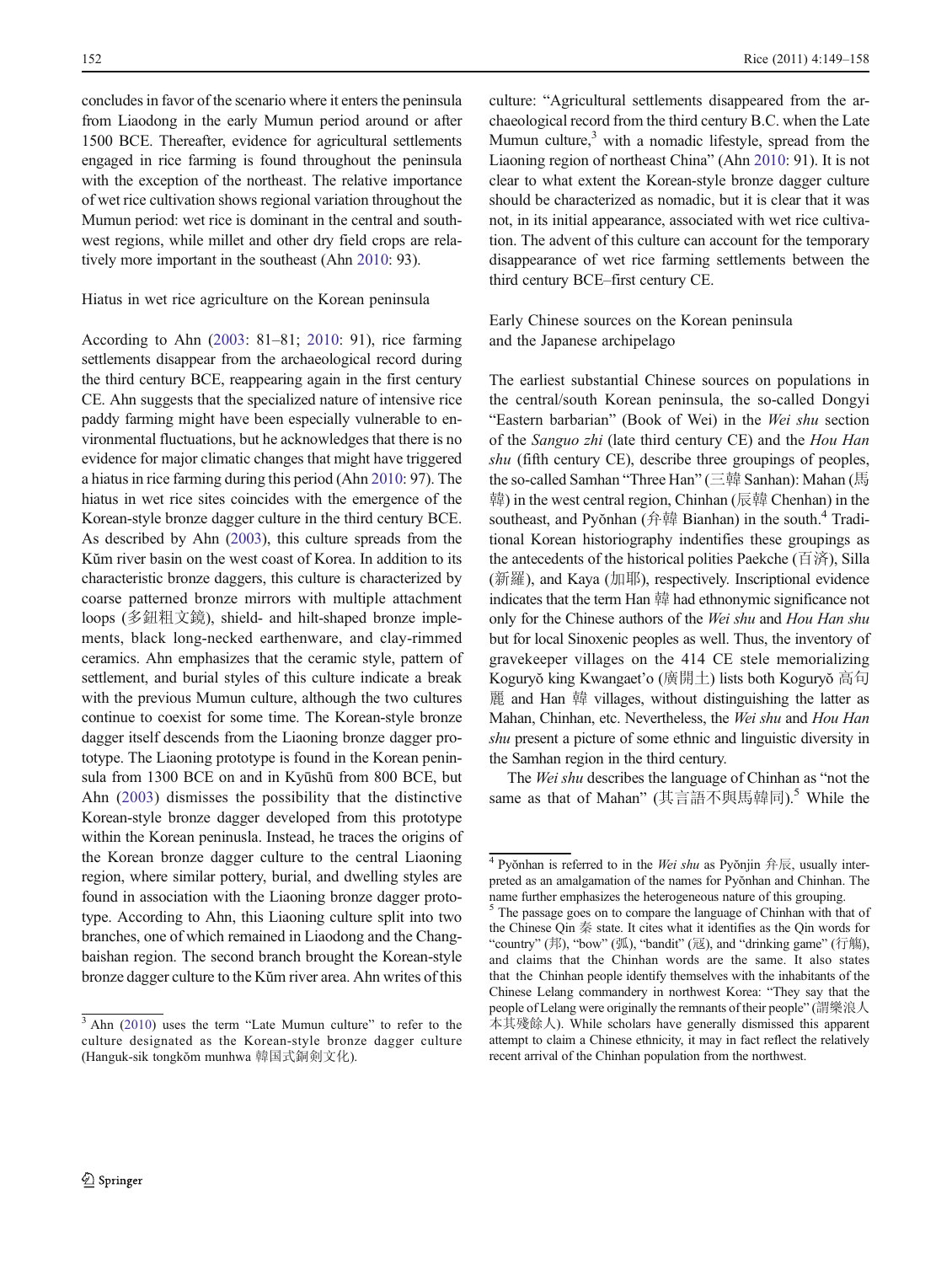people of Mahan are described as not knowing how to use cows and horses as means of transport (不知乗牛馬), those of Chinhan use them. The latter are described as planting the five crops with the addition of rice (宜種五穀及稻), suggesting that the latter may have been something of an add-on.

The Wei shu describes the Pyŏnhan and Chinhan populations as "living intermingled together" (弁辰與辰韓雑居). It describes their clothing and dwellings as the same, and their languages and customs as similar (言語法俗相似). The Hou Han shu begins with the same phrase about intermingled living, then states "enclosed towns and clothing are all the same" (城郭衣服皆同) but "languages and customs have differences" (言語風俗有異). This section of the *Hou Han* shu, as the later of the two texts, often cites the Wei shu, but the Hou Han shu drew on other sources as well. The different descriptions of linguistic and cultural distinctions may reflect differing responses to a situation of ethnic complexity. Similar complexity is suggested by the descriptions of physical type. The Wei shu states that "Chinhan men and women are close to Wa  $(\frac{\text{H}}{2}\times\text{H})$ ; the ethyonym for the contemporary inhabitants of the Japanese archipelago, and like the Wa tattoo their bodies. The Hou Han shu identifies this as a feature of Pyŏnhan, stating that "their country is close to Wa, therefore they frequently have tattoos."

Linguistic differences are confirmed by the Wei shu toponyms for the Samhan. The Wei shu gives phonogrammatic spellings for 54 Mahan settlement names. As pointed out by Toh ([2008:](#page-9-0) 234–5), most are disyllabic: 34 are transcribed with two syllables, 10 more with two syllables and a suffix, one of which is identifiable as \*-pieliai 卑離, usually related to the Paekche word  $puri < \nless \mathbb{E}$  > "town," itself typically compared to Late Middle Korean -βɨr "town." 6 These suffixes do not occur in the Chinhan and Pyŏnhan settlement names. The *Wei shu* lists the latter together in no particular order. It prefixes the Pyŏnhan names with Pyŏnjin 弁辰. However, the Chinhan and Pyŏnhan toponyms also appear to draw on two distinct linguistic traditions. All but one of the 12 Chinhan names are disyllabic (like the Mahan names). Five of the 12 Pyŏnhan names have three or more syllables, and three of these appear to involve a suffix, \*-mietoŋ 彌凍and \*-jamaʔ 邪馬. The first of these suffixes also occurs in the only

Chinhan polysyllabic settlement name.<sup>7</sup> The second is identical to the transcription given in the Wei zhi for the first two syllables for the contemporary \*Jama?də "Yamato" grouping in the Japanese archipelago. Scholars generally intepret these as involving a morpheme cognate with proto-Japonic \*jama "mountain" (Bentley [2008](#page-8-0): 14). A virtually identical spelling \*jama 邪麻 occurs as an independent word in the Wa toponyms on the Japanese archipelago given in the Wei shu.

In light of the discussion in the "[Hiatus in wet rice](#page-3-0) [agriculture on the Korean peninsula](#page-3-0)" section, a simplistic interpretation of the Wei shu and Hou Han shu descriptions might be that the three Han groupings correspond to three distinct but related ethnicities. In fact, the texts indicate a more complex (and plausible) interrelationship between language, ethnicity, and protopolitical grouping. Mahan, the larger, better established grouping, occupies the area where the Korean-style bronze dagger culture emerged some five centuries earlier. Chinhan represents a population more recently arrived from the northwest, as indicated by its oral traditions and its mastery of animal husbandry. The Chinhan population lives intermixed with Pyŏnhan; the Chinese reporters struggle to decribe the resultant demographic complexity. Their languages may be similar, or different; some resemble the Wa, some tattoo their bodies. While Wa-like toponyms are more frequent in the Pyŏnhan grouping, one such toponym is identified with Chinhan. This is exactly the kind of complexity we might expect to be associated with the situation described by Ahn, where a population associated with Mumun wet rice growing culture lives alongside more recently arrived members of the Korean-style bronze dagger culture.

# **Linguistics**

Toponymic evidence on language locations

Clear evidence for the presence of a Japonic language or languages on the Korean peninsula is provided by the socalled Koguryŏ placenames recorded in the gazetteer chapters 35 and 37 of the twelfth century Korean history Samguk sagi (三國史記 Record of the Three Kingdoms). The crucial data have been known since Shinmura ([1916](#page-9-0)). It consists of entries where a Silla toponym is paired with the original Koguryŏ

 $6$  I follow Bentley ([2008](#page-8-0)) in using Schuessler's ([2007\)](#page-9-0) reconstruction of Later Han Chinese to interpret Wei zhi transcriptions. Sinographic transcriptions devised in Korean receive their traditional Korean interpretation.

 $\sqrt{7}$  Interpreted as a place name suffix, \*-mieton 彌凍is comparable to Late Middle Korean mith "base, bottom" and proto-Japonic \*mətə id., asserted by Martin ([1966\)](#page-8-0) to be cognate. The latter is a common second element in toponyms. The comparison would have to assume that the first syllable vowel assimilated to the second in pJ.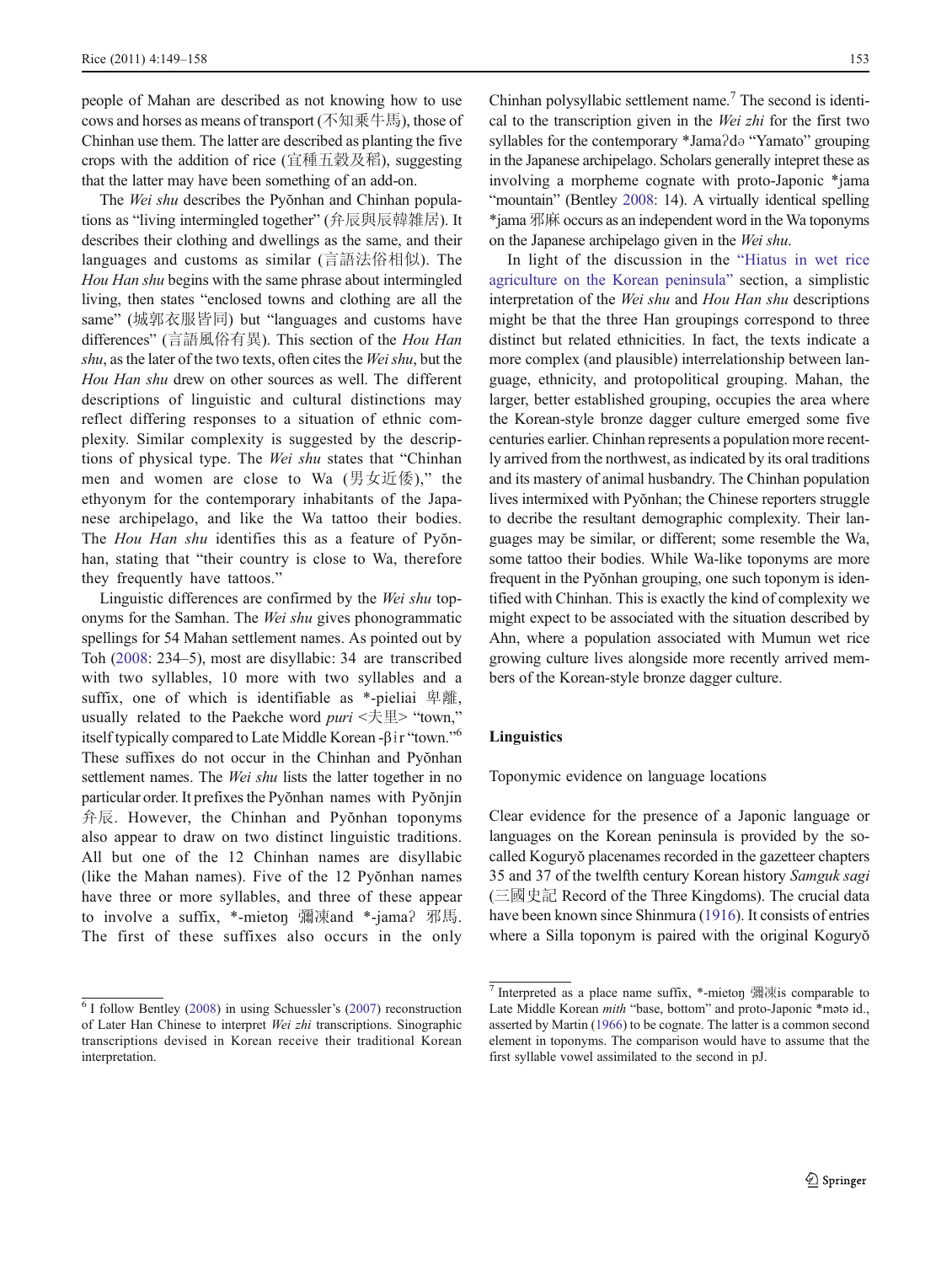name for a locality that came under Silla control after the Koguryŏ defeat in 668. Some of the Koguryŏ toponyms renamed by Silla are phonogrammatic, or have an alternate

name that is phonogrammatic. A subset of the phonogrammatically transcribed names appears to be related to the meaning of the later Koguryŏ or Silla names. $8$  For example,

| a. | 重城県、                | 本高句麗                           | 七重県                | Samguk sagi 35 |
|----|---------------------|--------------------------------|--------------------|----------------|
|    | layer castle county | originally Koguryŏ             | seven layer county |                |
|    | 七重県                 | 一云難隠別                          |                    | Samguk sagi 37 |
|    | seven layer county  | also called <i>nan'jinpjet</i> |                    |                |
|    |                     |                                |                    |                |

(1a) gives the Silla toponym, obviously shortened from the Koguryŏ name. (1b) gives the Koguryŏ name cited in (1a), plus an alternate phonogrammatic name. The phonogrammatic name is a good fit with "seven layer," if the former is read as something resembling *nan'jin* (cf. proto-Japonic *nana* "seven") and *pjet* (cf. pJ *pe* "layer," Late Middle Korean *p* $\Lambda r$  id.)<sup>9</sup>

There are two broad interpretations of the Koguryŏ phonogrammatic material. One takes them to represent the Koguryŏ language. This interpretation is adopted in earlier Japanese scholarship, by the Korean scholar Lee Ki-moon (see Lee and Ramsey [2011](#page-8-0)) and by Christopher Beckwith (see Beckwith [2007\)](#page-8-0). It has been influential among anthropologists, e.g., Hudson ([1999\)](#page-8-0). The second interpretation, associated with the Japanese scholar Kōno Rokurō and the Korean linguist Kim Bang-han (Kim [1983\)](#page-8-0), claims that the Koguryŏ phonogrammatic material transcribes the toponyms of linguistically distinct, non-Koguryŏ peoples.

Scholars adopting the first view have arrived at diametrically opposed conclusions about the nature of the Koguryŏ language. Thus, Lee and Ramsey ([2011](#page-8-0)) emphasize the lexical material in the Koguryŏ language relatable to Korean,<sup>10</sup> while Beckwith [\(2007\)](#page-8-0) considers Koguryŏ to be a continental relative of Japanese. In contrast, the second view explains why the Koguryŏ phonogrammatic material transcribes words relatable to Japonic and words related to Koreanic. Koguryŏ used phonograms to transcribe indigenous names from languages other than their own. They also devised standard Chinese binomic names for some localities that came under their control; for such localities, the two names coexisted.

From the standpoint of this paper, the important takeaway lesson from the Koguryŏ toponymic data is that a language cognate to Japonic was spoken on the Korean peninsula. This is a point of consensus for all major scholars who have worked on this material. The range of the Koguryŏ toponymns is confined to the region of historical Koguryŏ control, so they provide no information about the southern tip of the peninsula, but the northern range of phonogrammatic toponyms with widely accepted Japonic interpretations extends as far as modern North Hwanghae province, south of the later Koguryŏ capital at P'yŏngyang.

# Chronological depth of language families

Both Japonic and Koreanic are relatively shallow language families. Comparative phonological evidence shows proto-Japonic to be somewhat older that the oldest extensive textual attestations of Western Old Japanese in the eighth century. Proto-Ryūkyūan maintains the distinction between proto-Japonic \*e and \*i and \*o and \*u in wider range of environments than does Western Old Japanese, indicating that the ancestor of pR diverged from a parent older than WOJ (Hattori [1977](#page-8-0)–1979). Phonological information like this provides a ceiling but not a floor for the date of the protofamily; however, a radically earlier date would lead us to expect a greater degree of phonological divergence. Hattori's [\(1953](#page-8-0)) glottochronological study estimates a date of 500 CE for the divergence of the ancestors of Early Middle Japanese and Shuri Ryūkyūan. Hattori arrives at this date by adjusting the logarithmic decay function proposed by Swadesh to fit the facts of several known cases of divergence.

A standard criticism of glottochronology is that it assumes a constant rate of vocabulary replacement across languages. In a recent paper, Lee and Hasegawa [\(2011\)](#page-8-0) attempt to overcome

 $8 \overline{8}$  For a recent discussion of the format and interpretation of the *Samguk sagi* toponyms, see Lee and Ramsey [\(2011](#page-8-0)). For a detailed recent discussion of the toponyms with Japonic interpretations, see Beckwith [\(2007](#page-8-0)).

<sup>9</sup> For the purposes of this paper, I interpret the Koguryŏ phonograms following the Middle Chinese system of Baxter and Sagart (n.d.). Korean scholars typically interpret them by their Sino-Korean values, but Beckwith [\(2007](#page-8-0)) is surely correct to argue that Sino-Koguryŏ represents a distinct sinoxenic tradition since Sino-Korean is generally dated to the late Tang period.

<sup>&</sup>lt;sup>10</sup> Lee and Ramsey acknowledge that the four numerals attested in the Koguryŏ phonogrammatic tradition "all look remarkably like Japanese" ([2011:](#page-8-0) 43). They then state "At the same time, however, the vocabulary found in the Koguryŏ place names includes even more elements that relate solidly to Middle Korean and thus to the mainstream development of the Korean language" (ibid). They give no statistics to support this assessment. They also do not explain how a language whose lexicon preponderantly relates "solidly to Korean" should come to have all four of its attested basic numerals remarkably similar to Japanese.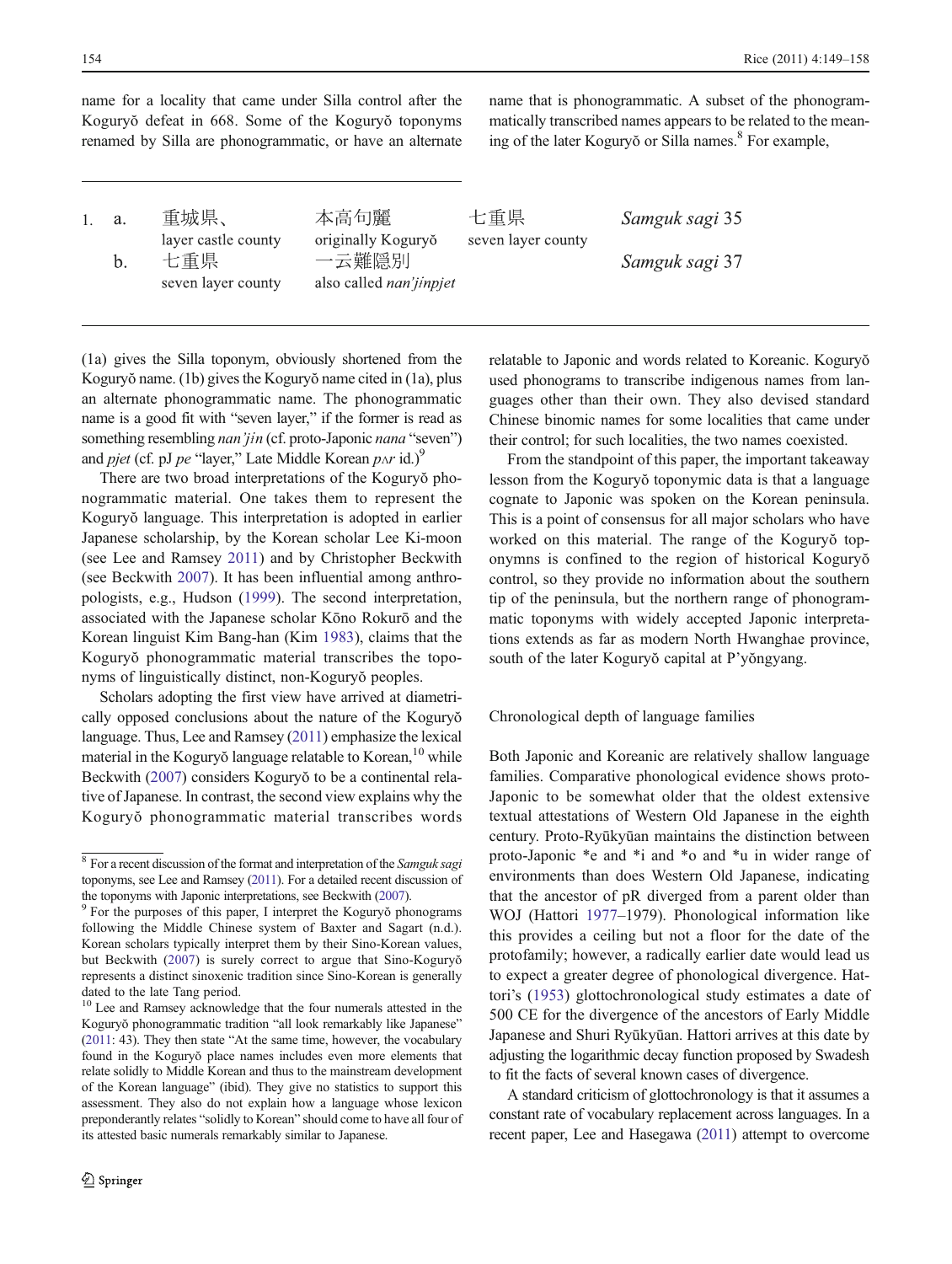this and other defects of glottochronological approaches using a Bayesian phylogenetic analysis based on lexical data from 59 Japonic varieties. This model assumes a single rate of vocabulary substitution across varieties, but the rate is calibrated on the basis of known historical dates (in this case, those for Western Old Japanese and Early Middle Japanese). The phylogeny selected by Hasegawa and Lee is problematic in its shallower branches, which represent all non-Ryūkyūan branches as descended from EMJ, but it is not clear that this affects their overall results. Lee and Hasegawa estimate a date of 2182 BP for the ancestor of proto-Japonic. This result is important because it disconfirms the possibility of Kofun period (third to sixth century CE) date for pJ, something not completely disallowed by Hattori's results. However, a Kofun period date for pJ would also be inconsistent with the toponymic evidence for Japonic on the Korean peninsula, unless the toponyms somehow resulted from a later historical movement of Japonic speakers to the continent.

Phonological evidence indicates that proto-Koreanic is even shallower than proto-Japanese. The evidence is similar: data from the Cheju variety show a broader distribution of the back central unrounded vowel/ $\wedge$ /than is found in fifteenth century Late Middle Korean texts. Once again, this gives us a ceiling for divergence somewhat earlier than the fifteenth century; once again, if the protolanguage was radically older, we might expect greater phonological divergence.

Neither the phonological evidence nor the statistical evidence (in the case of Japanese) is consistent with a date of protolanguage divergence older than the dates for the beginning of wet rice agriculture, as pointed out by Hudson [\(1999\)](#page-8-0) and Lee and Hasegawa ([2011\)](#page-8-0). This fact alone does not rule out the possibility that proto-Japanese descends from a pre-Yayoi Jōmon language, or proto-Korean from a pre-Mumun Chulmun language. In either case, it is a prima facie possibility that such a language, indigenous to the region prior to the arrival of wet rice agriculture, expanded and replaced previously existing indigenous languages as a result of the demographic expansion associated with the new agricultural technology. In the case of Japonic, however, once again, such a scenario would have a difficult time explaining the toponymic evidence for Japonic on the Korean peninsula.

The scenarios whereby Japonic arrived in the archipelago and dispersed as a result of the Yayoi expansion, and Koreanic arrived in the peninsula and dispersed as a result of the advent of the Korean bronze curved dagger culture, are consistent with the farming/language dispersal model (Bellwood and Renfrew [2002\)](#page-8-0). The dates of these two events, 950 BCE and 300 BCE, respectively, are also consistent with the gap between the chronological ceilings for dispersal of the two families, before 700 CE for Japonic and before 1,450 CE for Koreanic. In both instances, we know that the actual date of dispersal must be earlier, but we do not know how much. Even Lee and Hasegawa's date, first century BCE, leaves a 900-year lag between the archaeological event and the linguistic evidence for dispersal.

The remarkable non-diversity of Japonic and Koreanic can be explained by two factors. The first is a founder's effect, the phenomenon by which genetic diversity is reduced when a small population settles a new area. The claim that a serial founder's effect is discernible in linguistic variation has been made by Atkinson [\(2011](#page-8-0)), among others. In the case of Japonic, we might expect founder's effects to have occurred as a result of the movement of relatively small populations from the Korean peninsula to Kyūshū, and again from Kyūshū to the rest of the archipelago. Crudely put, the effect can be conceptualized as a local reduction in linguistic diversity compared to the home population. The same effect would be anticipated in the establishment of Koreanic in the south central peninsula, and again as it expanded throughout the peninsula.

The second factor is archaeohistorical. Both the Yayoi expansion in Japan and the spread of the Korean bronze curved dagger culture were subject to bottleneck effects, to borrow another term from evolutionary science. Kobayashi [\(2007\)](#page-8-0) accounts for the relatively slow spread of Yayoi culture to the east in terms of the "walls" ( $\frac{d}{dx}$  kabe) put up by the progressively more robust Jōmon cultures to the east in the archipelago. In the case of Korea, the Chinese commanderies in the north of the peninsula imposed a bottleneck until their demise in the early fourth century CE. Release of each bottleneck results in a new dispersal and founders effect. These effects leave phonological traces; thus, the categories of lexical accent are less complex in eastern Japonic varieties, while Koreanic varieties in regions to the north and east, as well as Cheju, lack lexical pitch accent altogether.

Note that the founders effect scenario presupposes demic diffusion. Thus, the relative nondiversity of Koreanic and Japonic provides further support for the view that the speakers of the protolanguages arrived from elsewhere.

Rice and related agricultural vocabularies

Vovin [\(1998](#page-9-0)) discusses possible external cognates for the ten Japanese terms related to rice agriculture in (2). The proto-Japonic reconstructions I cite are slightly different from Vovin's.

- 2. (a) \*jinaC 2.4 "riceplant"<sup>11</sup>
	- (b) \*mə/omi 2.1 unhulled rice

 $\frac{11}{11}$  Vovin, following a proposal of Unger ([1977](#page-9-0)), reconstructs pJ \*zinaCi for "riceplant," on the basis of attestations such as arasine "unhulled rice" < ara "rough" + (s)ine, misine "riceplant," mi- honorific + (s)ine. Unger's hypothesis was that \*z was lost in initial position but retained medially as WOJ /s/. Because the evidence for a voiced obstruent series in proto-Japanese is weak, I have not followed Unger and Vovin in reconstructing \*z, but instead exploited the independently motivated glide \*j. The reconstruction posits glide strengthening in medial position, which may seem counterintuitive, but in fact, strengthening is limited to initial position after a compound boundary.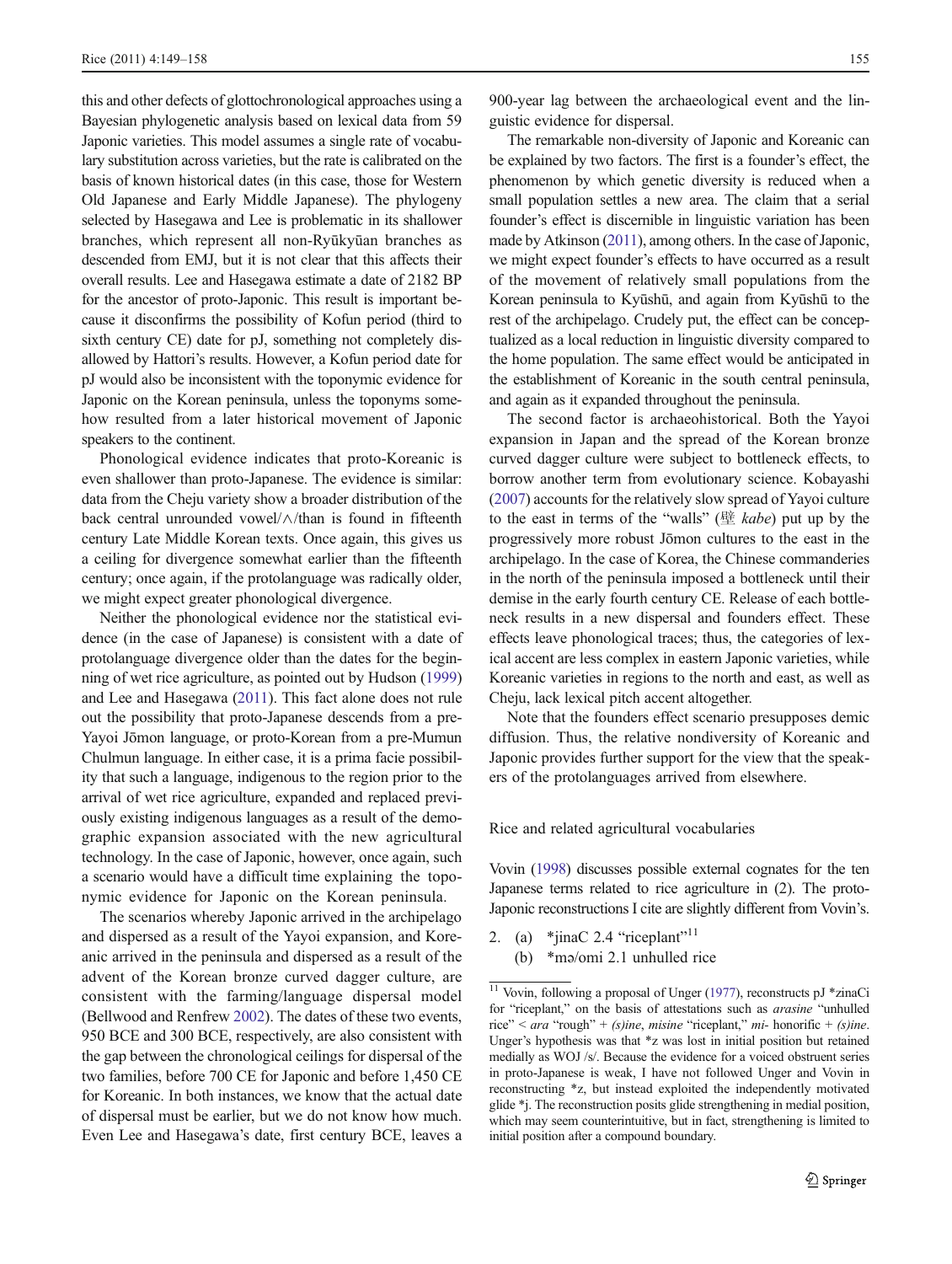- (c) \*jənaC 2.1 "hulled rice"
- (d) \*kəmə/aC 2.3 "(hulled) rice"
- (e) \*ipi 2.3 "cooked rice"
- (f) \*po 1.3a "ear of grain"
- (g) \*ta 1.3a "ricefield"
- (h) \*nuka ?2.3 "rice bran"
- (i) \*ko "flour, powder"
- (j) \*nəri "starch, rice glue"

Vovin suggests cognates for four of these, (2e), (2g), (2i), and (2j) from Koreanic, with cognates for (2e) in Tungusic and Turkic, for (2g) in Mongolic and Turkic, and for (2i) in Tungusic as well. He finds no external etymologies for (2b), (2c), and (2h). Vovin specifically rejects Austronesian cognates proposed in earlier research, but he suggests Austroasiatic cognates for (2a), (2d), and (2f). Sagart (this issue) has proposed an alternative Sino-Tibetan-Austronesian etymology for (2d).

As this discussion suggests, it is not a straightforward matter to identify cognates in this lexical domain in Northeast Asia, and it is not straightforward to distinguish inherited cognates from loans. In this section, I will confine myself to some general observations about rice-related vocabularies in Korean and Japanese and possible relations between them as they relate to the Shandong–Liaodong dispersal hypothesis.

As Vovin observes, some of the items in (2) are the products of internal semantic specialization, such as (2b) \*mə/omi "unhulled rice" < \*mə/om- "pound" + \*-i nominalizer, and (2e) \*ipi "cooked rice," which Vovin derives in a similar way from a verb \*ip- "eat." These derivations raise the possibility that the ancestor language lacked specialized

terms for "unhulled rice" and "cooked rice." Similarly, (2f) and (2i) are not specialized rice-related terms. The lack of specialized vocabulary specifically dedicated to rice is more visible in Korean, where the terms in the semantic role of (2c-d)  $ps\Lambda r$  H < \*p $\Lambda$ s $\Lambda r$  and (2e)  $pap$  L both designate hulled and cooked grains, respectively, of any type. The Korean (and Altaic) cognates that Vovin suggests for (2e), (2g), (2i), and (2j) are all unspecialized: they mean "eat," "field, plain," "flour, powder," and "malt." Corresponding to (2), the only semantic category with a Korean term specialized for rice is (2a) Late Middle Korean pjə H "riceplant."

These facts are consistent with the Shandong/Liaodong dispersion hypothesis outlined in "[The Shandong/Liaodong](#page-2-0) [dispersion hypothesis](#page-2-0)" section. If the language families commonly grouped together as Altaic are related to Japonic, they presumably dispersed from Shandong prior to Japonic since their historical ranges are more remote. Even in the case of Koreanic, if Ahn's hypothesis that the Korean-style bronze dagger culture entered the peninsula from central Liaoning is correct, Koreanic may represent an earlier, prerice cultivation dispersion from Shandong. Any rice cultivators left behind in the greater Shandong region after Miyamoto's third dispersion were absorbed by the expansion of Sinitic, so no trace of their languages remain there. Cognate vocabulary between the surviving languages dispersed from Shandong precedes rice cultivation.

This interpretation is supported by the semantics of cognate agricultural vocabulary in Korean and Japanese, as illustrated in (3).

| (3) | Proto-Koreanic > Late Middle Korean |                        | Proto-Japonic                              |  |
|-----|-------------------------------------|------------------------|--------------------------------------------|--|
|     | a. * $path$                         | $>$ path L 'dry field' | *pata 2.4, *patakaC 3.7a/b id.             |  |
|     | $b.$ *mat $\Delta h$                | > math L 'garden plot' | *mati 2.2a id.                             |  |
|     | $c$ * nat                           | $>$ nat H 'sickle'     | EMJ nata 2.1 'hatchet', '-na 'blade'       |  |
|     | $d.$ *non                           | > non H 'rice paddy'   | *nuu 1.3b 'marsh'                          |  |
|     | e. $*_{p\Lambda/35i}$               | $>$ psi 'seed'         | *pisi 2.1 'water caltrop ( <i>Trapa</i> )' |  |
|     |                                     |                        |                                            |  |

(3a–c) are excellent semantic and phonological fits, but they are often rejected as loans (e.g., Vovin [2010\)](#page-9-0) on the assumption that agricultural vocabulary is too recent to be inherited. But none of these terms are dedicated to rice agriculture. Given the antiquity of the first Shandong/Liaodong dispersion (5500 BP), these terms may represent a shared inheritance as old as five millennia. (3d) is a rice-related term in Koreanic, but if the Japonic item is cognate, the original meaning was not specialized for rice agriculture. (3e) also represents a semantic shift, and an item unrelated to rice. The Japanese term must be quite old since it provides an etymology for Chinese bíqí  $\frac{2}{3}$   $\frac{2}{3}$   $\leq$   $pidzej$ 

"Chinese water chestnut" (*Eleocharis dulcis*), which is otherwise unetymologized.

Summing up the results of this section, Japonic gives some evidence for agricultural vocabulary cognate with other languages in Northeaast Asia, but none of this vocabulary is dedicated to rice. Koreanic shows relatively little vocabulary dedicated to rice at all. These facts are consistent with a dispersal of some languages, including Koreanic, from Shandong prior to the advent of wet field rice cultivation in that area. The cognate agricultural vocabulary shared by Koreanic and Japonic precedes wet rice agriculture.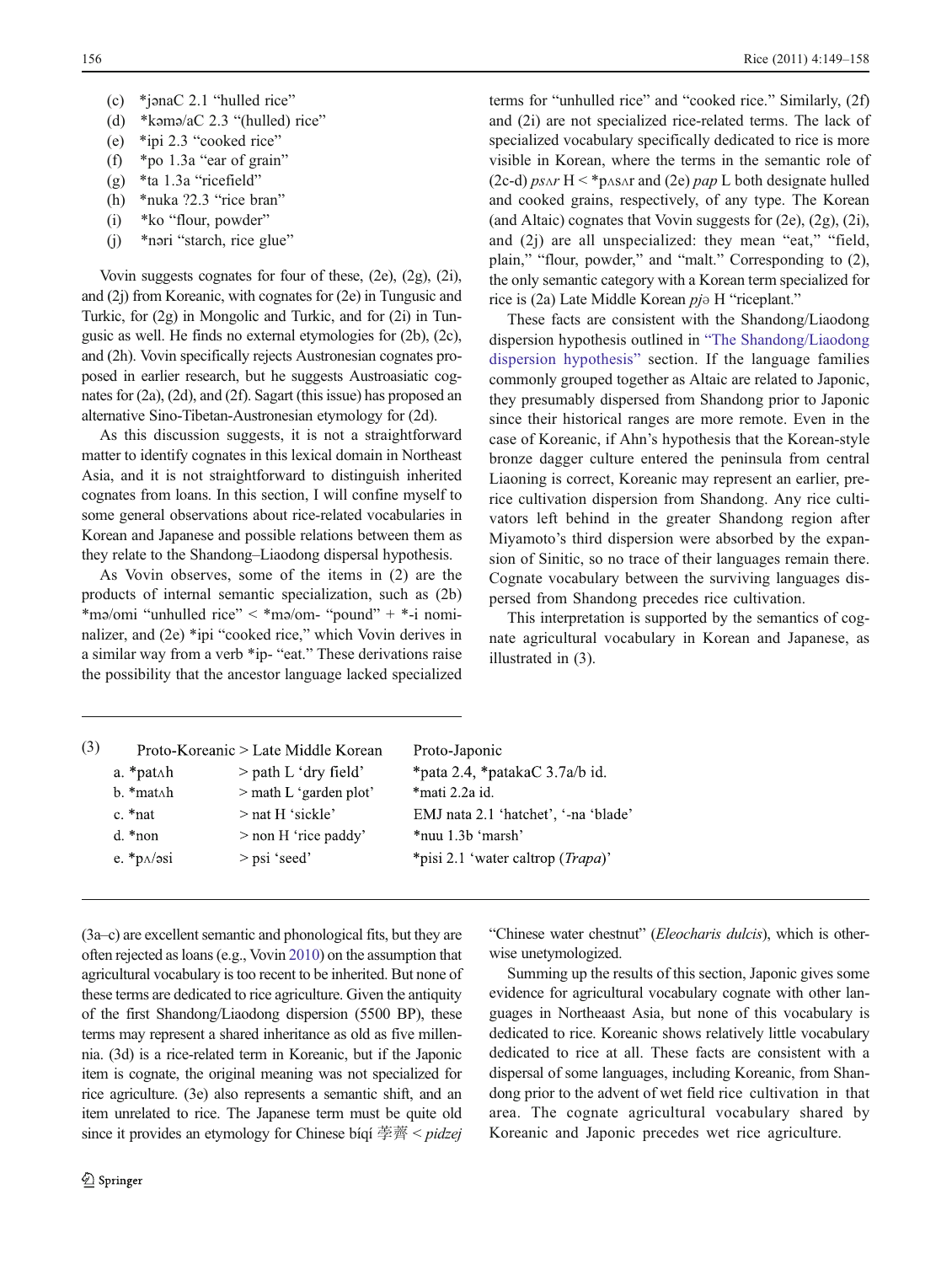#### <span id="page-8-0"></span>Conclusion

In this paper, I have sketched a specific historical scenario that attempts to explain the linguistic ecology of the non-Sinitic language families in Northeast Asia associated with wet rice agriculture, Japonic and Koreanic. This scenario is couched within the general hypothesis of a diffusion of agriculture from the area around the Shandong peninsula to the north and east. According to the scenario, Japonic arrives in the Korean peninsula around 1500 BCE and is brought to the Japanese archipelago by the Yayoi expansion around 950 BCE. On this view, the language family associated with both Mumun and Yayoi culture is Japonic, although the association of a culture in the archaeological sense with a single language family is almost certainly an oversimplification.<sup>12</sup>

Koreanic arrives in the south-central part of the Korean peninsula around 300 BCE with the advent of the Koreanstyle bronze dagger culture. Its speakers coexist with the descendants of Mumun cultivators, and thus with Japonic, well into the common era. Each of these demic diffusions, as well as the later dispersions of Koreanic and Japonic, result in founder effects which diminish the internal variety of the language family. Japonic and Koreanic, as well as possibly other Northeast Asian languages, share some agricultural vocabulary, but this shared vocacbulary precedes rice farming.

#### References

- Ahn S-M. Kogohak ŭro pon Han minjok ŭi kyet'ong [The lineage of the Korean people from the viewpoint of archaeology]. Hanguk sa simin kangchwa [The Citizens' Forum on Korean History] 2003;32:98–102. Ilchogak, Seoul.
- Ahn S-M. The emergence of rice agriculture in Korea: archaeobotanical perspectives. In: Hosoya L, Sato Y, Fuller D, editors. Archaeological and anthropological sciences 2 (Special issue, The Archaeobotany of Asian Rice). 2010. p. 89–98.
- Atkinson Q. Phonemic diversity supports a serial founder effect model of language expansion from Africa. Science. 2011;332(6027):346–9.
- Baxter, W, Sagart, L. (n.d.) Baxter-Sagart Old Chinese reconstruction (Version 1.00). Online at [http://crlao.ehess.fr/document.php?](http://crlao.ehess.fr/document.php?id=1217) [id=1217](http://crlao.ehess.fr/document.php?id=1217). Accessed 18 Dec 2011.
- Beckwith C. Koguryo, the language of Japan's continental relatives: an introduction to the historical-comparative study of the Japanese-Koguryoic languages with a preliminary description of Archaic Northeastern Middle Chinese. Leiden: Brill; 2007.
- Bellwood P, Renfrew C. Examining the farming/language dispersal hypothesis. Cambridge: McDonald Institute for Archaeological Research; 2002.
- Bentley J. The search for the language of Yamatai. Jpn Lang Lit. 2008;42:1–43.
- Crawford GW, Lee G-A. Agricultural origins in the Korean Peninsula. Antiquity. 2003;77:87–95.
- Georg S, Michalove PA, Manaster Ramer A, Sidwell PJ. Telling general linguists about Altaic. J Linguist. 1999;35:65–98.
- Franke H. The forest peoples of Manchuria: Kitans and Jurchens. In: Sinor D, editor. The Cambridge history of Inner Asia. Cambridge: Cambridge University Press; 1990. p. 400–23.
- Haugen, E. The ecology of language; essays by Einar Haugen. Selected and introduced by Anwar S. Dil. Stanford, CA: Stanford University Press; 1972.
- Harunari H. Yayoi jidai no nendai mondai [The problem of the dating of the Yayoi period]. In: Nishimoto T, editor. Yayoi jidai no shin nendai (Shin Yayoi jidai no hajimari 1) [The new dating of the Yayoi period (The beginning of the Yayoi period revisited)]. Tokyo: Yuzankaku; 2006. p. 65–89.
- Harunari H, Imamura M. Yayoi jidai no jitsu nendai [The actual date of the Yayoi period]. Tokyo: Gakuseisha; 2004.
- Hattori S. On the method of glottochronology and the time depth of Proto-Japanese. Gengo kenkyū. 1953;22(23):29–77.
- Hattori S. Nihon sogo ni tsuite [Regarding proto-Japonic] 1–22. Gekkan gengo. 1977–1979;7(1)–7(3), 7(6)–8(12).
- Hudson M. The ruins of identity. Honolulu: University of Hawai'i Press; 1999.
- Janhunen, J. Ethnicity and language in prehistoric Northeast Asia. In: Blench R, Spriggs M, editors. Archaeology and language II. London: Routledge; 1998. p. 195–208.
- Kim B-H. Hangukŏ ŭi kyet'ong. Seoul: Minŭmsa; 1983.
- Kobayashi A. Jōmon kara Yayoi e no tenkan [The transition from Jōmon to Yayoi]. In: Hirose K, editor. Yayoi jidai wa dō kawaru ka [How does the Yayoi period change]. Tokyo: Gakuseisha; 2007. p. 135–57.
- Kuzmin Y. Geoarchaeology of prehistoric cultural complexes in the Russian Far East: Recent progress and problems. Bulletin of the Indo-Pacific Prehistory Association 28; 2008. p. 3–10.
- Lee K-M, Ramsey R. A history of the Korean language. Cambridge: Cambridge University Press; 2011.
- Lee S, Hasegawa T. Bayesian phylogenetic analysis supports an agricultural origin of Japonic languages. Proceedings of the Royal Society B. 2011. doi[:10.1098/rspb.2011.0518.](http://dx.doi.org/10.1098/rspb.2011.0518) [http://rspb.royal](http://rspb.royalsocietypublishing.org/content/early/2011/05/04/rspb.2011.0518.full) [societypublishing.org/content/early/2011/05/04/rspb.2011.0518.](http://rspb.royalsocietypublishing.org/content/early/2011/05/04/rspb.2011.0518.full) [full.](http://rspb.royalsocietypublishing.org/content/early/2011/05/04/rspb.2011.0518.full) Retrieved 5 May 2011.
- Martin SE. Lexical evidence relating Korean to Japanese. Language. 1966;42(2):185–251.
- Miyamoto K. Nōkō no kigen o saguru: Ine no kita michi [Searching for the origins of agriculture: the road by which rice came]. Tokyo: Yoshikawa kōbunkan; 2009.
- Nishimoto T, editor. Yayoi jidai no shin nendai [The new dating of the Yayoi period]. Tokyo: Yuzankaku; 2006.
- Poppe N. Vergleichende Grammatik der altaischen Sprachen. Teil I. Vergleichende Lautlehre [Comparative Grammar of the Altaic Languages, Part 1: Comparative Phonology]. Wiesbaden: Otto Harrassowitz; 1960.
- Ramstedt GJ. Einführung in die altaische Sprachwissenschaft II. Formenlehre. In: Aalto P, editor. Introduction to Altaic linguistics,

<sup>&</sup>lt;sup>12</sup> There are points of contact between the hypothesis advanced in this paper and the proposals of Unger ([2009\)](#page-9-0) and Vovin ([2011](#page-9-0), to appear). Both Unger and Vovin associate proto-Japonic with demic diffusion from the Korean peninsula to the Japanese archipelago at the beginning of the Yayoi period. Unger however argues that rice agriculture reached the Korean peninsula from the south. Vovin holds, as I have suggested here, that Koreanic entered the peninsula from the north and displaced the previous Japonic-speaking population, but he associates this event with a horseriding culture equipped with iron weapons. In contrast, I have related the diffusion of Japonic and Koreanic with two specific archaeological events: the Mumun–Yayoi diffusion through the peninsula into the archipelago from 1500–950 BCE and the diffusion of the Korean-style bronze dagger culture from 300 BCE.